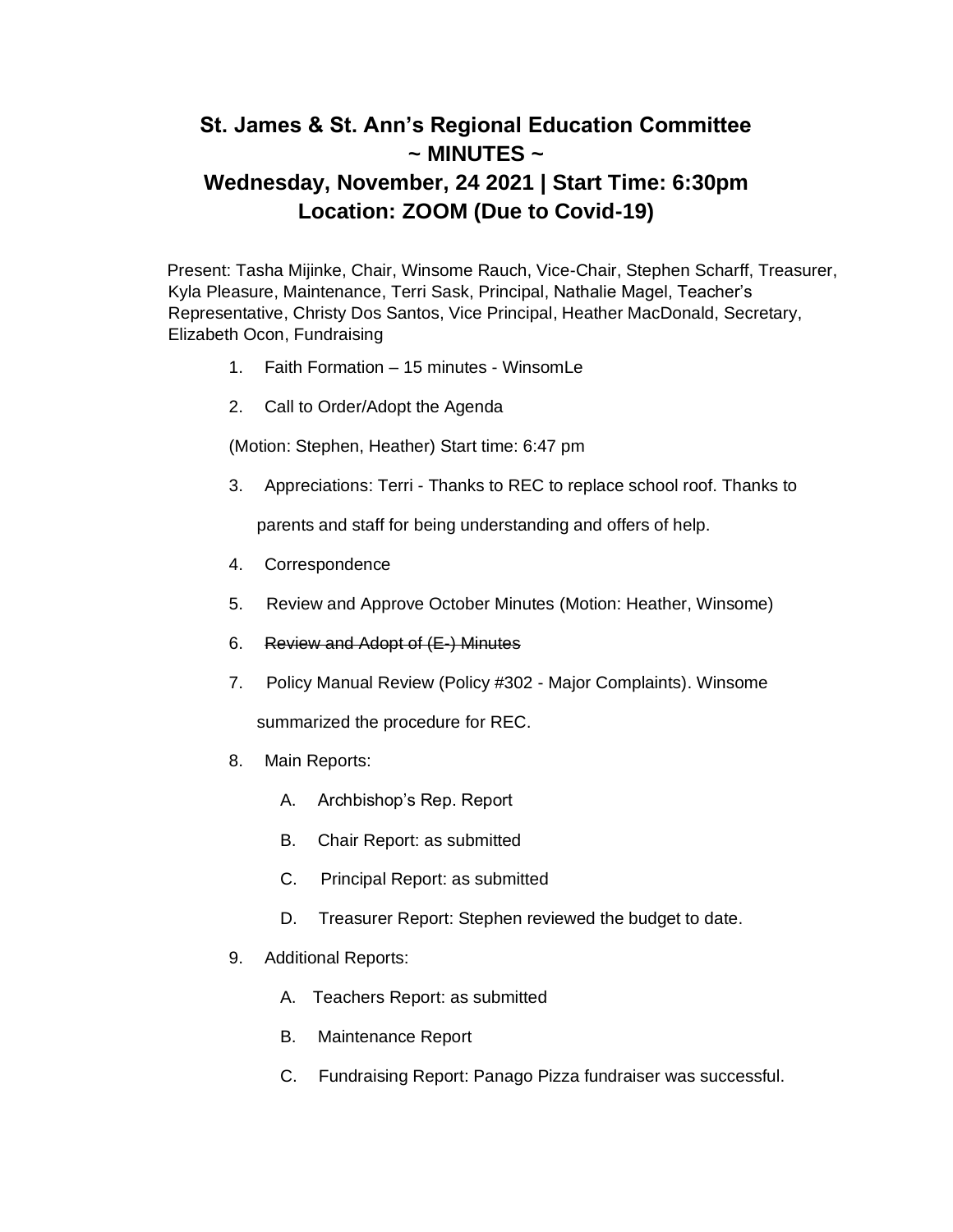- D. Parent Participation Report: Still looking for someone to represent St. Joseph's Parish to fill Parent Participation rep. on REC.
- E. Community Relations Report
- 10. Old Business
	- A. Outdoor Advent/Christmas Presentation: Tasha most families okay with the outdoor event based on survey data. Performances: Dress rehearsal on Dec. 15<sup>th</sup> (Wednesday), live performances on Dec. 16<sup>th</sup>, (Thursday) at 1pm & 5:30pm (start times). REC voted and decided to go ahead with virtual event.
	- B. Exclusive contract with IGE for Korean international students. The REC agrees to 5-year contract with IGE for 4 students per year.
	- C. Principal's Summative Review
- 11. New Business
	- A. CISVA AGM review. Tasha reviewed meeting topics. Edsembly, evangelization, human growth initiative, affordability and accessibility of Catholic Education. Vision of learning, truth and reconciliation.
	- B. Sibling Application for 2022-2023. To be sent home Dec. 1<sup>st</sup>, due back Dec. 16<sup>th</sup>.
	- C. Open House in January. We're planning to have an in-person open house in January. Will be more focused on kindergarten. Schedule to be on January  $19<sup>th</sup>$ , from 6-7pm at school. REC is encouraged to attend.
	- D. Strategic Planning. We're planning on forming a strategic planning committee in the new year.